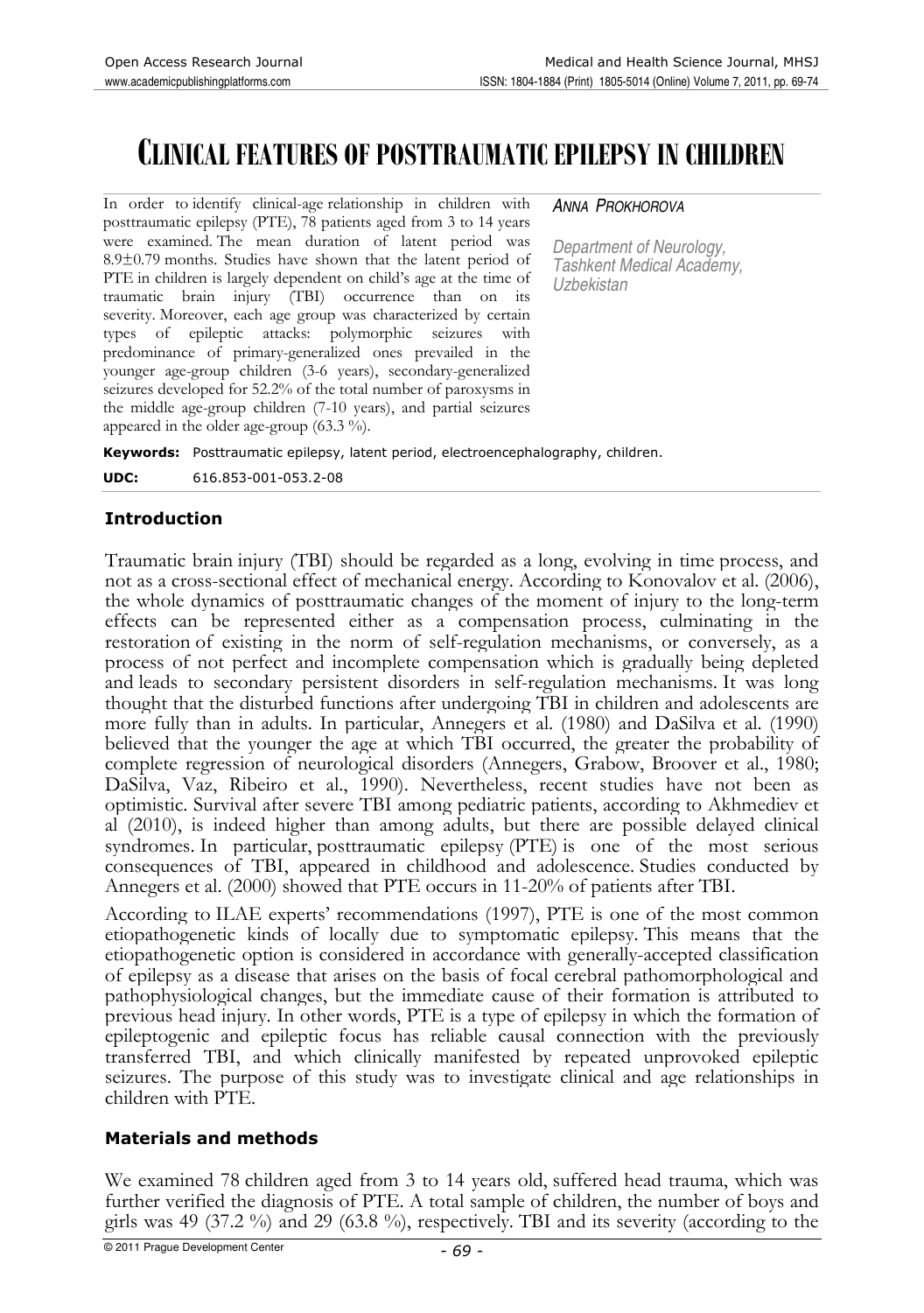used in our country classification by Caveness, 1979) for all the children included in this study were documented in relevant extracts from the case records. All the necessary studies according to the accepted standards were conducted in the neurosurgical ward, where children have been hospitalized due to TBI.

All patients included in the study, after discharge from neurosurgical hospital, were followed-up in the neurological facilities in the places of their residence. Parents were warned that in some cases after TBI children may have epileptic seizures. The relevant instructions in writing were given. This allowed us to avoid possible "unrecognized" PTE debut. Depending on the type of attacks, children were admitted either to Emergency Care Unit or Pediatric Neurology Unit. EEG was carried on the day of treatment in the hospital for all patients. Further, as required for diagnosis and monitoring the effectiveness of antiepileptic therapy, EEG was repeated, but not less than once a month.

Taking as a basis for neurobiological (neuroanatomical and neurophysiological) approach, all patients were divided into 3 groups: I group - preschool age children  $(3-6 \text{ years}, n=18)$ , II group - children of primary school age  $(7-10 \text{ years}, n=31)$ , and III group - secondary school age  $(11-14 \text{ years}, n=29)$ .

The diagnosis of PTE was based on the definition of the disease formulated by the last revision of the ILAE. All epilepsy cases were classified by the nature of attacks (Kyoto International Classification of Epileptic Seizures, 1981) and the form of the disease (International Classification of Epilepsy, New Delhi, 1989).

The examination included an analysis of medical records, neurological examination, routine EEG and/or video-EEG-monitoring. Bioelectric activity of brain was recorded by "MBN-Neuromapper" (version 4) and "Encephalan-EEP-19/26" computer systems. The electrodes were superimposed on the 10-20 system with reference ear electrode.

Naturally, we expected certain difficulties in verifying the diagnosis of PTE, as even patients with idiopathic epilepsy often had head injuries in the anamnesis, and it was not always possible to differentiate clearly idiopathic, cryptogenic and symptomatic forms of PTE, especially for the debut at young age or in the interictal period. Taking the above into account, in addition to other methods of study, researchers used a set of clinicalgenealogical methods. Genealogical method included an analysis of genealogy (pedigrees) of families of epilepsy patients based on examination of parents and the study of medical records. Clinical methods included the analysis of obstetric history, status of children in the neonatal period and in later life, the study of dynamics of psychomotor and speech development, the study of medical history, somatic and neurological status of patients. In case of suspicion of some forms of epilepsy, rather than traumatic, children were excluded from the study.

Statistical analysis of research was conducted in the "Primer of Biostatistics 4.03" program. To detect differences in the parameters analyzed ( $p<0.05$ ), the method of single-factor analysis of variance was used. The correlation was estimated using Spearman's nonparametric factor. To construct a mathematical model, the data were analyzed based on nonparametric methods of classification and separation of samples of objects surfaces.

# **Results and discussion**

The results of these studies have shown that on the degree of severity of brain injury, the patients in the total sample were divided as follows: 26 (33.3%) children had mild TBI, moderate and severe brain injuries were in 30 (38.5%) and 22 (28.2%) children, respectively. The obtained results are different comparing to the study outcomes of Annegers et al. (1980), Annegers and Coan (2000), according to which it was found that the relative risk of PTE in mild TBI was 1.5 (confidence interval 1.0-2.2) without increasing the frequency of seizures for 5 years, in moderate TBI - 2.9 (CI 1.9-4.1), and in severe TBI - 17.2 (CI 12.3-23.6). This difference can be probably explained by uniqueness of clinics in neurotrauma for children and incorrectness of its identification with TBI in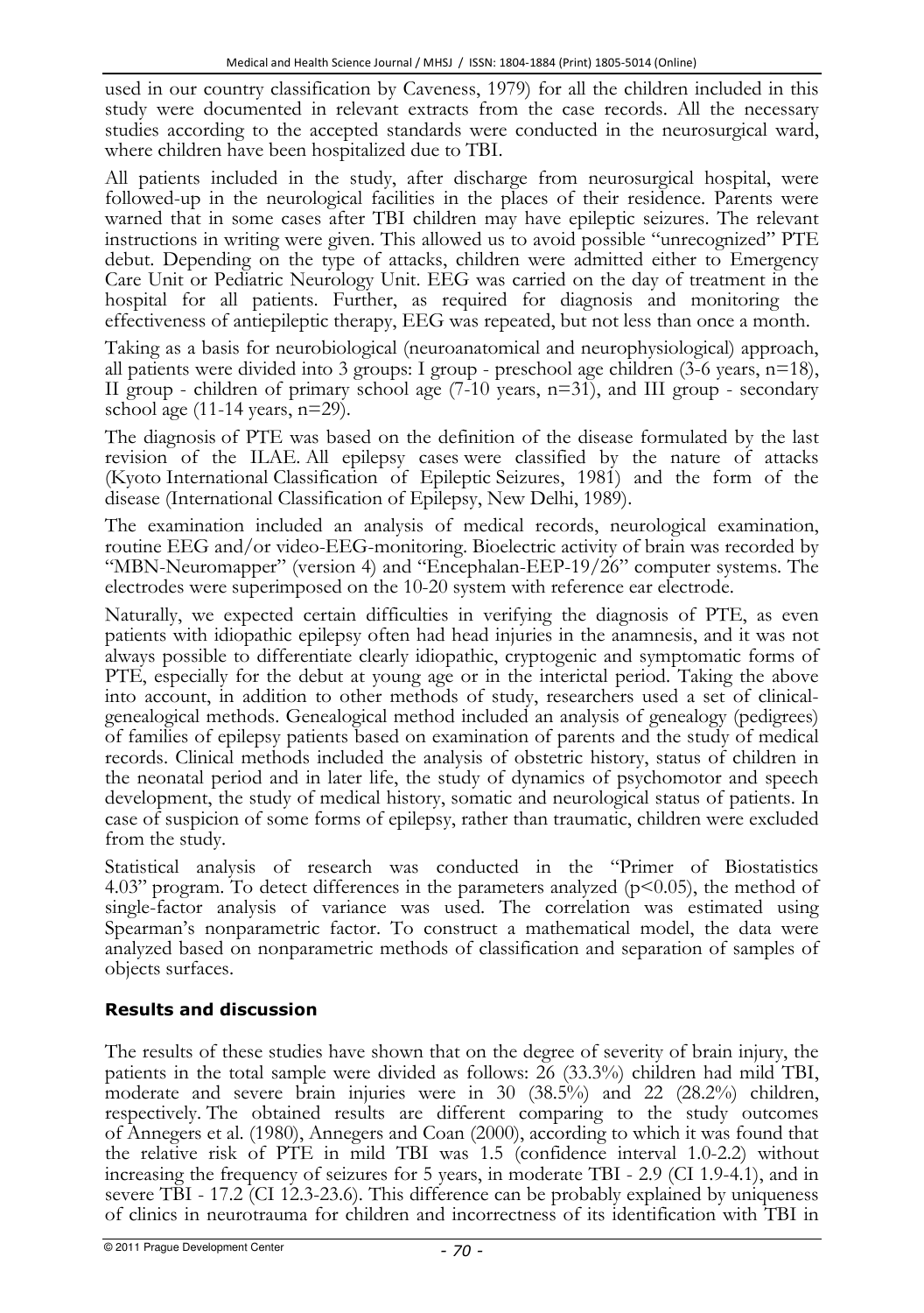adults. This is manifested in the typical child's body reactions, reflecting on the one hand hypersensitivity, vulnerability of the child's brain to any harmful exposure, and on the other hand - brain opportunities to functional compensation even in severe TBI. This view is also confirmed in studies of Artaryan (2003) and Midlenko (2004).

Mean duration of latent period (LP) (time between head injury and onset of epilepsy) in the patients was  $8.9\pm0.79$  months: for mild TBI - 5.1 $\pm1.23$  months, moderate TBI -5.5 $\pm$ 1.04, and in severe one - 7 $\pm$ 1.1 months (p<0.05), respectively (Table 1).

| Degree      | Total |                | Patient groups |          |                  |             |                 |                |  |
|-------------|-------|----------------|----------------|----------|------------------|-------------|-----------------|----------------|--|
| of injury   |       |                | Group , n=18   |          | Il Group, $n=31$ |             | III Group, n=29 |                |  |
| severity    | N     | Mean LP        | n              | Mean LP  | n                | Mean LP     | N               | Mean LP        |  |
|             |       | duration       |                | duration |                  | duration    |                 | duration       |  |
| Mild        | 26    | $5.1 \pm 1.23$ | Mild           | 26       | $5.1 \pm 1.23$   | Mild        | 26              | $5.1 \pm 1.23$ |  |
| Moderate    | 30    | $5.5 \pm 1.0$  | Moderate       | 30       | $5.5 \pm 1.0$    | Moderate    | 30              | $5.5 \pm 1.0$  |  |
| Severe      | 22    | $4.7 \pm 1.1$  | Severe         | 22       | $4.7 \pm 1.1$    | Severe      | 22              | $4.7 \pm 1.1$  |  |
| Average for |       |                | Average for    |          |                  | Average for |                 |                |  |
| the group   |       |                | the group      |          |                  | the group   |                 |                |  |

## TABLE 1. MEAN DURATION OF LATENT PERIOD IN CHILDREN WITH PTE DEPENDING ON AGE AND SEVERITY OF TBI, MONTHS

Our findings do not contradict the view of Makarov et al. (2001) and Broun et al. (2006) who consider that the critical period for appearance of first epileptic attacks is first 18 months after injury. This is the period when 50-60% of patients have epileptic debuts whereas the appearance of first epileptic seizures in the period from 1.5 till 5 years occurs in 2-2.5 times less, and the later development of PTE is defined only in 5-15% of cases. Along with it, according to Hauser et al. (1993), the risk of epilepsy development after severe TBI with skull fractures and intracerebral hematoma formation, as well as gunshot wounds remained high throughout the observation period.

Simultaneously, a more detailed analysis showed that there is a certain relation between LP duration and child's age at the time of TBI occurrence. In particular, in I group, the average duration of LP was  $4.5\pm0.43$  months, in II and III groups it was 8.2±0.95 and 11.3±1.15 months, respectively. In contrast to the findings of Swartz et al. (2006), who studied 200 patients with mesial temporal epilepsy and found that the duration of LP inversely related to child's age at the time of TBI, our data suggest that in children there is a direct correlation: the younger the child at time of TBI, the more probable an early PTE debut. Clearly, different outcome obtained from the above is probably explained by other criteria for selection of patients. In addition, our results seem to be explained on the basis of general principles of phase character of the pathogenesis of epilepsy and the formation of so-called epileptic system, as evidence of research by Mazarati (2006). This is probably connected with certain ontogenetic features of the developing child's brain which exposed to the traumatic impact factor. It is known that during ontogenesis child's brain matures unevenly. The increasing complexity of the levels of brain functional organization occurs in a certain chronological order, obeying the law of heterochrony. According to Mukhin et al. (2008), due to specific features of child's brain (incomplete functional determination of cortical fields, cortical organization and myelination), it more than adult brain is prone to paroxysmal events, including as a result of the impact of such initial precipitating injury as TBI. Accordingly, we can assume that the younger the age group, the more clearly seen this pattern.

The clinical picture of seizures in PTE children in the total sample was characterized by predominance of partial forms over generalized, but statistically significant difference between primary and secondary generalized seizures was not detected  $(P>0.05)$ . At the same time, a more detailed analysis revealed a certain predisposition to a particular type of seizure, depending on age (Table 2).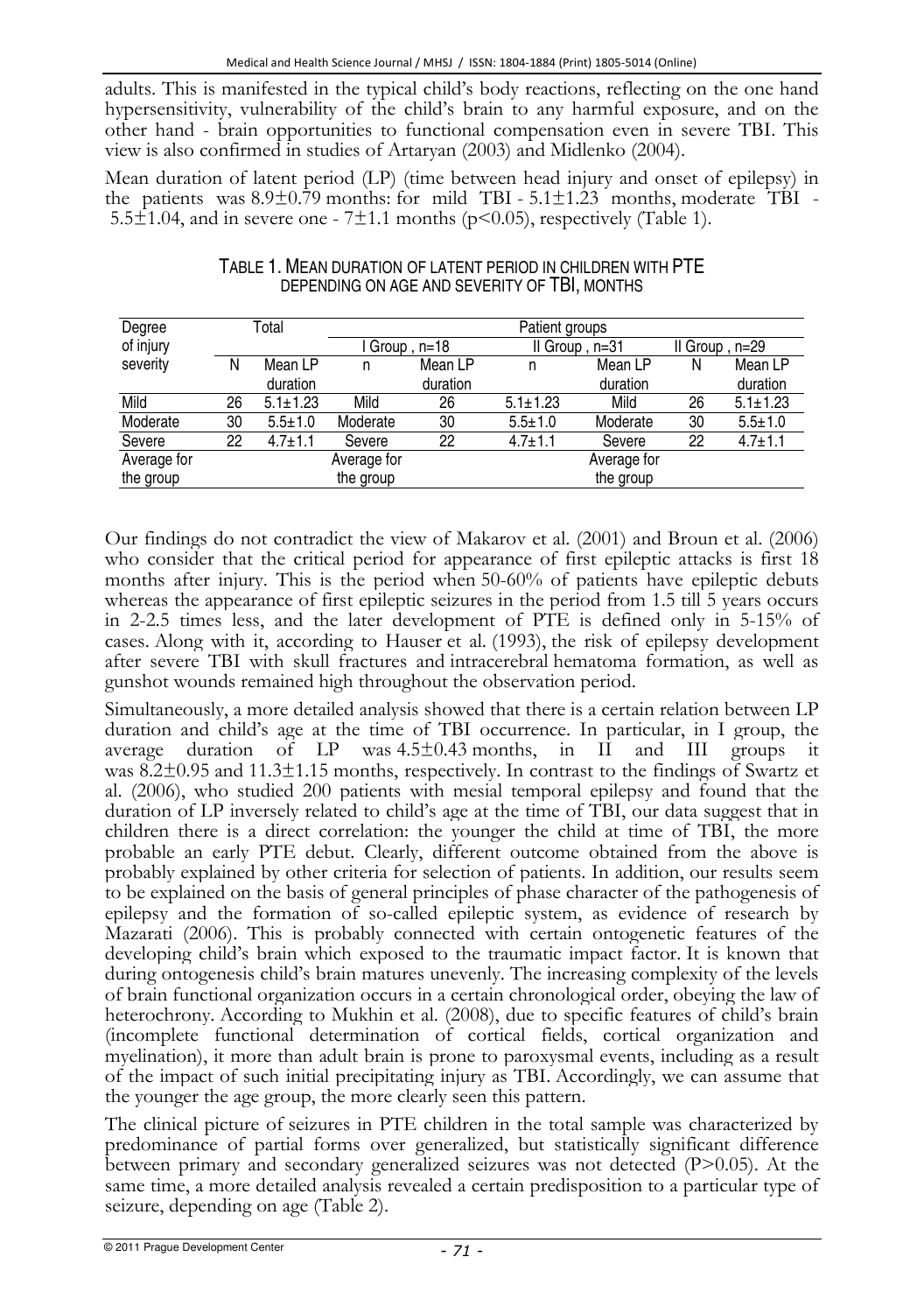| Clinical    |                    |               | Total seizures, n=85 |      |               |             |               |         |  |  |
|-------------|--------------------|---------------|----------------------|------|---------------|-------------|---------------|---------|--|--|
| forms of    | I Group,           |               | II Group.            |      | III Group,    |             | I Group, n=18 |         |  |  |
| seizures    | $n = 18$           |               | $n = 31$             |      | $n = 29$      |             |               |         |  |  |
|             | Number of seizures |               |                      |      |               |             |               |         |  |  |
|             | Abs.               | $\frac{0}{0}$ |                      | Abs. | $\frac{0}{0}$ |             | Abs.          | $\%$    |  |  |
| Primary-    | 13                 | $54.2+$       | Primary-             | 13   | $54.2+$       | Primary-    | 13            | $54.2+$ |  |  |
| generalized |                    | 10.17         | generalized          |      | 10.17         | generalized |               | 10.17   |  |  |
| Secondary-  |                    | $29.2+$       | Secondary-           |      | $29.2+$       | Secondary-  |               | $29.2+$ |  |  |
| generalized |                    | 9.28          | generalized          |      | 9.28          | generalized |               | 9.28    |  |  |
| Partial     |                    | 16.7±         | Partial              | 4    | $16.7+$       | Partial     | 4             | $16.7+$ |  |  |
|             |                    | 7.61          |                      |      | 7.61          |             |               | 7.61    |  |  |

### TABLE 2. FREQUENCY OF CLINICAL FORMS OF SEIZURES IN CHILDREN WITH PTE DEPENDING ON AGE

Note: The total number of seizures is not equal to the number of examined children because some children had several kinds of seizures.

Thus, children in I group in most cases observed polymorphism of seizures with predominance of primary generalized seizures. Moreover, the design of epileptic paroxysms was characterized by blurring the boundaries between the phases, which, in our opinion, can be explained by the lack of brain stable rhythmic cycles. On interictal EEG, the frequency of posterior dominant rhythm (PDR) averaged 5 Hz. In the background there were polymorphic paroxysmal discharges in the form of an irregular diffuse slowwave activity and occasional bilateral synchronous sharp-wave activity with amplitude of 250 mV and with the focus in frontal parts of brain. This EEG-pattern is caused, apparently, by strengthening the diencephalic synchronizing effects, typical for this age group. Focal activity in most cases (15 patients out of 18) was not detected in routine records and was recorded primarily at video-EEG-monitoring.

In children of II group in the clinical picture of PTE were dominated secondarygeneralized tonic-clonic seizures which are, apparently, due to physiological processes of incomplete myelination and determination of cortical fields at the time of TBI. The PDR frequency was an average of 8 Hz. Interictal EEG of this group was characterized by focally located slow waves, spikes and spike-wave complexes in 38.7% of children. However, in other cases the interictal record could be interpreted as relatively normal. It should be emphasized that the speed of propagation of epileptic potential in children was rather high, and consequently, in some cases, focal initiation of seizure had no time to be realized symptomatic and could not be visually identified. In these cases, the decisive method of diagnostics was ictal EEG (7 patients) or video-EEG-monitoring (12 patients).

In PTE clinical picture of patients of III group, partial seizures came to the forefront and were registered in 62.5% of cases. The PDR frequency was on average 16 Hz. In 47.4% of cases, children of this group had fast alpha variant (FAV). The EEG of these patients was characterized by regional localization of epileptiform patterns in the form of sharp waves, spike- and polyspike-wave activity on the background of focal slowing in 52.6% of cases. Apparently, the predominance of partial seizures in children of III group can be explained by sufficient maturity of brain functional systems and weaker synchronizing effect of thalamus which is typical for this age.

Thus, PTE children significantly more often develop primary-generalized epileptic attacks at pre-school age  $(p<0.05)$ , along with that these attacks are often polymorphic. At the same time, there is a distinct tendency to increase both in the number of simple partial seizures (from  $4.2\pm4.1\%$  in I group to  $33.3\pm8.6\%$  in III group) and complex partial seizures (from  $12.5\pm6.8\%$  in I group to  $30.0\pm8.4\%$  in III group). Based on these data, we can assume that the change in phenotype of seizures in PTE children is to be expected. In our opinion, this may be due to the ongoing ontogenetic process. In particular, Barry (2001) and D'Ambrosio et al. (2005) described the evolution of neocortical PTE in a typical mesial temporal epilepsy (MTE) both in humans and experimental animals<sup>5,8</sup>.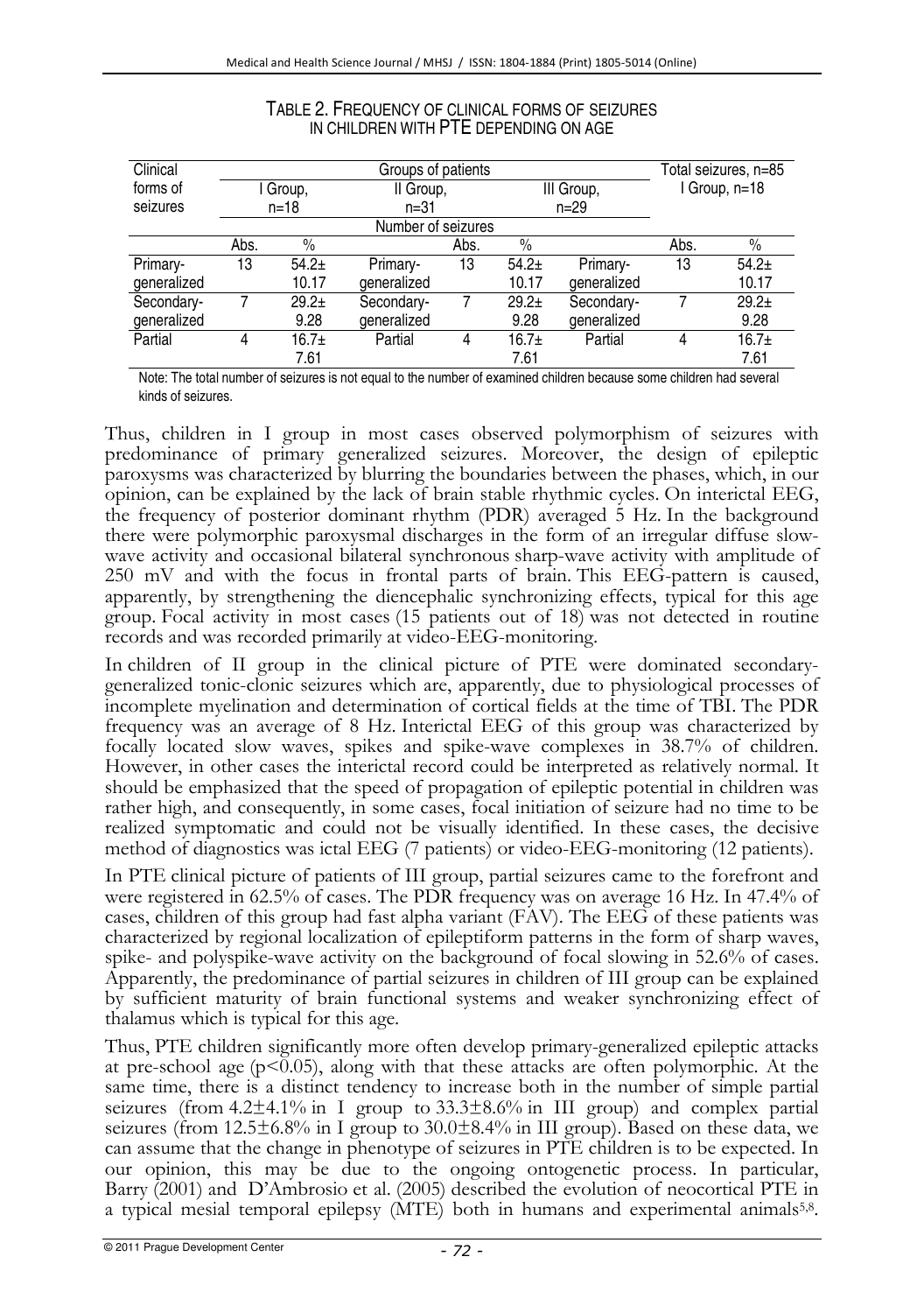With regard to age at the time when TBI occurred, the more we more tend to associate it with a long LP of PTE. In this case, the delayed PTE debut demonstrates individual differences in the rate of epileptogenesis.

An interesting fact is that in our study we found no absences in the structure of posttraumatic epilepsy in children. Apparently, this kind of attacks seems to be hardly expected in PTE because absence seizures (petit mal) are mostly hereditary form of epileptic attacks. Petit mal seizures are the type with the corresponding EEG-pattern, according to Greenberg et al. (2005), are not considered to be typical for PTE, although Caveness (1979) refers to their ability.

Thus, our studies suggest that the duration of LP of PTE latent period in children to some extent depends on the degree of ontogenetic maturity of child's brain at the time of TBI occurrence which demonstrates individual differences in the rate of epileptogenesis. Predisposition to certain types of seizures is based on neurophysiologic processes and is associated with a certain level of development of brain functional systems.

## **Conclusion**

The latent period of PTE in children is largely dependent not on the severity of head injury, but on child's age at the time of TBI appearance, which is directly related to ontogenetic peculiarities of the developing brain.

Clinical-electroencephalographic signs of PTE in children depend on the child's age at the time of the disease onset and are associated with the degree of maturity of brain functional systems.

Conditionally, a normal interictal EEG in children with PTE is not the evidence of intact central nervous system and encourages conducting video-EEG-monitoring to verify the type of seizures and select an adequate therapy.

# **References**

- Akhmediev, M., Kariev, G., 2010. Severe cranio-cereberal injury in children [Tyazhelaya cherepno-mozgovaya travma u detey], in Russian, Tashkent
- Annegers, J., Grabow, J., Broover, R., Laws, E., Elveback, L., Kurland, L., 1980. "Seizures after head trauma: A population study", J. Neurology, No.30, pp.683-89
- Annegers, J., Coan, S., 2000. "The risk of epilepsy after brain injury," J. Seizure, No.9, pp.453-57.
- Artaryan, A., 2003. "Peculiar features of cranio-cereberal injury in children", The 1st All-Russia conference on pediatric neurosurgery: Abstracts, [Materialy 1-oy Vserossiyskoy koferencii detskoy neyrohirurgii], in Russian, Moscow, pp.128-29
- Barry, E.. 2001. "Posttraumatic epilepsy," In: Wyllie, E. (Ed.), The treatment of epilepsy: Principles and practice, 3rd ed., Lippincott Williams, Philadelphia, pp.609-613
- Broun, T., Holms, G., 2006. Epilepsy: Clinical guidelines, in Russian, Мoscow: BIN
- Caveness, W. et al., 1979. "The nature of posttraumatic epilepsy," J. Neurosurg., Vol.50, No.5, pp.545-53
- D'Ambrosio, R., Fender, J., Fairbanks, J. et al., 2005. "Progression from frontal-parietal to mesial-temporal epilepsy after fluid percussion injury in the rat," J. Brain, Vol.128, Pt.1, pp.174-88
- DaSilva, A., Vaz, A., Ribeiro, I., Melo, A., Nune, B., Correa, M., 1990. "Controversies in posttraumatic epilepsy," J. Acta Neurochir. Suppl., Vol.50, pp.48-51
- Greenberg, D., Aminoff, M., Simon, R., 2005. Clinical neurology [Klinicheskaya nevrologiya], in Russian, Moscow: Medpress-inform
- Hauser, W., Annegers, J., Kurland, L., 1993. "Incidence of epilepsy and unprovoked seizures in Rochester, Minesota: 1935-1988," J. Epilepsia, Vol.34, pp.453-78
- Konovalov, A., Potapov, A., Likhterman, L. et al., 2006. Surgery of consequences of cranio-cereberal injury [Hirurgiya posledstviy cherepno-mozgovoy travmi], in Russian, Moscow
- Makarov, A., Sadykov, E., Kiselyov, V., 2001. "Posttraumatic epilepsy: Diagnosis and clinical types," Journal of Neurology and Psychiatry [Zh. Nevrologii i Psihiatrii], in Russian, No.6, pp.7-11
- Mazarati, A., 2006. "Is posttraumatic epilepsy the best model of posttraumatic epilepsy?," J. Epilepsy, Vol.6, No.6, pp.213-14